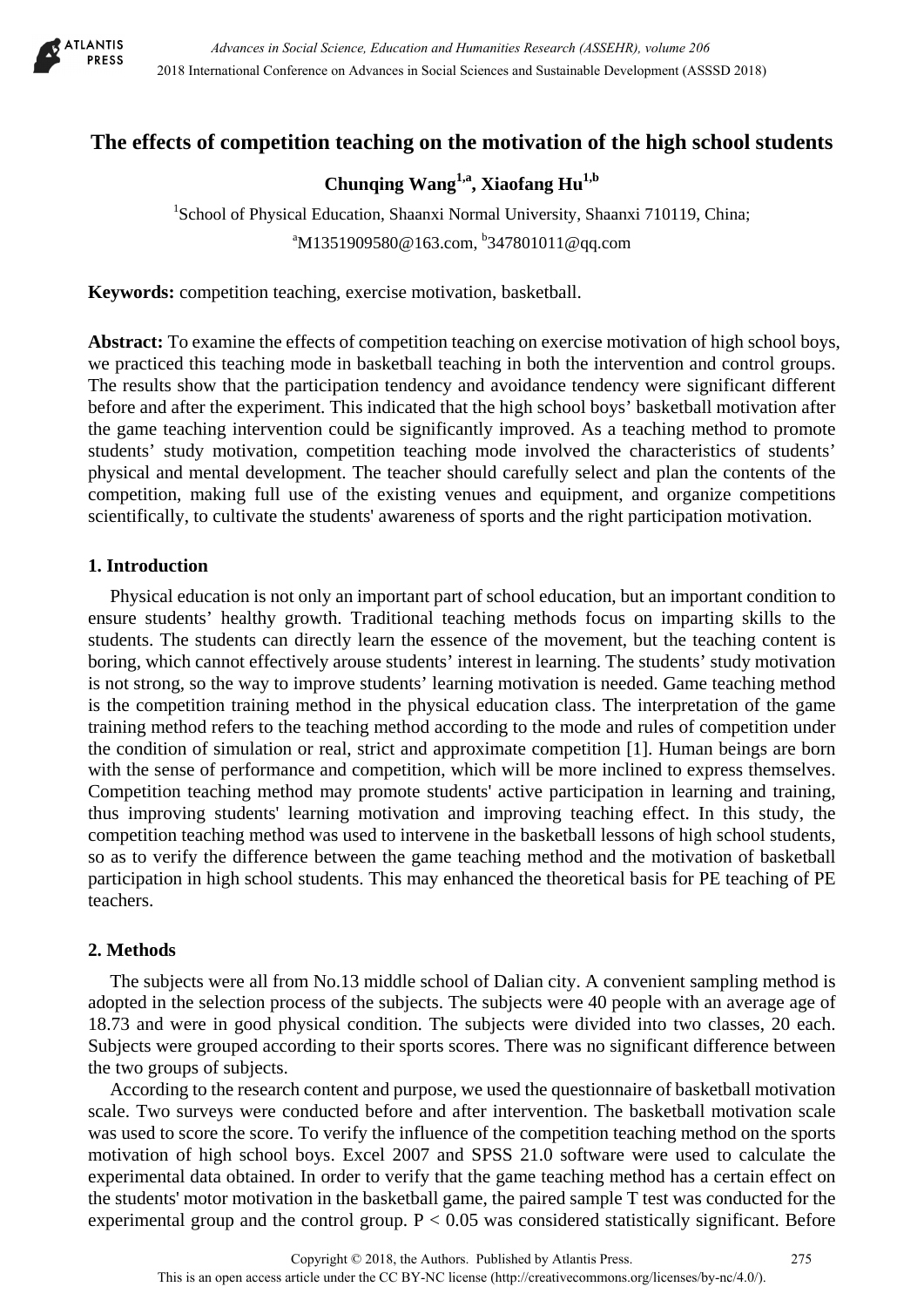| LANIIS<br><b>PRESS</b>                                                                                                                                                                                                                                                                                                                                                                                                                                                                                                                                                                                                                                                                                                                                                                                                                                                                                                                                                                                                                                                                                                                                                                                                                                                                                                                                                                                                                                                            |                                                    |    |                                                   | Advances in Social Science, Education and Humanities Research (ASSEHR), volume 206 |                                                                                                                                                                                                         |
|-----------------------------------------------------------------------------------------------------------------------------------------------------------------------------------------------------------------------------------------------------------------------------------------------------------------------------------------------------------------------------------------------------------------------------------------------------------------------------------------------------------------------------------------------------------------------------------------------------------------------------------------------------------------------------------------------------------------------------------------------------------------------------------------------------------------------------------------------------------------------------------------------------------------------------------------------------------------------------------------------------------------------------------------------------------------------------------------------------------------------------------------------------------------------------------------------------------------------------------------------------------------------------------------------------------------------------------------------------------------------------------------------------------------------------------------------------------------------------------|----------------------------------------------------|----|---------------------------------------------------|------------------------------------------------------------------------------------|---------------------------------------------------------------------------------------------------------------------------------------------------------------------------------------------------------|
| the experiment, 40 questionnaires were issued and 40 questionnaires were collected. The<br>questionnaire efficiency reached 100%. After the experiment, 40 questionnaires were issued and 4<br>questionnaires were collected, and the questionnaire efficiency reached 100%.<br>and joint stretching related to basketball, and to study basic techniques. The second part of the basi<br>technical competition, the study of the content design into the competition for testing. A total of four-<br>projects were tested. The first item is the 28 meter dribble time match. Start dribbling from the bottor<br>line to the bottom line. The second item is the dribbling past time. The site has eight poles. Star<br>dribbling from the bottom line to the bottom line. The third one is a fixed-point shot, five points, on<br>shot per point, and the percentage. The fourth item is the full - time round trip to the basketball game<br>Start dribbling to the opposite layup from the bottom line and return to the basket. The third part is<br>half - half match. The students were divided into five groups of four, and the group was divide<br>against each other. A cycle race between groups. During the competition, teachers and student<br>communicate and explain error correction.<br>involved in basketball, and to learn basic techniques. The second group carries out the basi<br>technique practice. The third part is a half - court basketball game. |                                                    |    |                                                   |                                                                                    | The experimental intervention was divided into three parts: the first part was to learn the muscl<br>The control group. Teaching in three steps. The first step is to learn about the muscles and joint |
| 3. Results                                                                                                                                                                                                                                                                                                                                                                                                                                                                                                                                                                                                                                                                                                                                                                                                                                                                                                                                                                                                                                                                                                                                                                                                                                                                                                                                                                                                                                                                        |                                                    |    | Table 1 List of participation tendencies $(n=40)$ |                                                                                    |                                                                                                                                                                                                         |
|                                                                                                                                                                                                                                                                                                                                                                                                                                                                                                                                                                                                                                                                                                                                                                                                                                                                                                                                                                                                                                                                                                                                                                                                                                                                                                                                                                                                                                                                                   |                                                    |    | $\mathbf N$                                       | $M+SD$                                                                             | P                                                                                                                                                                                                       |
| Experimental<br>group                                                                                                                                                                                                                                                                                                                                                                                                                                                                                                                                                                                                                                                                                                                                                                                                                                                                                                                                                                                                                                                                                                                                                                                                                                                                                                                                                                                                                                                             | Prior<br>participation                             | to | 40                                                | $6.60 \pm 3.59$                                                                    | < 0.05                                                                                                                                                                                                  |
|                                                                                                                                                                                                                                                                                                                                                                                                                                                                                                                                                                                                                                                                                                                                                                                                                                                                                                                                                                                                                                                                                                                                                                                                                                                                                                                                                                                                                                                                                   | After a tendency to<br>participate                 |    | 40                                                | $7.75 \pm 4.48$                                                                    |                                                                                                                                                                                                         |
| Experimental<br>group                                                                                                                                                                                                                                                                                                                                                                                                                                                                                                                                                                                                                                                                                                                                                                                                                                                                                                                                                                                                                                                                                                                                                                                                                                                                                                                                                                                                                                                             | Prior<br>participation                             | to | 40                                                | $6.62{\pm}3.45$                                                                    | >0.05                                                                                                                                                                                                   |
|                                                                                                                                                                                                                                                                                                                                                                                                                                                                                                                                                                                                                                                                                                                                                                                                                                                                                                                                                                                                                                                                                                                                                                                                                                                                                                                                                                                                                                                                                   | After a tendency to<br>participate                 |    | 40                                                | $6.77 \pm 3.70$                                                                    |                                                                                                                                                                                                         |
| the experimental group before and after the participation tendency. There was a significant differenc<br>in sports participation tendency ( $P<0.05$ ). After the intervention of the teaching method, the students<br>participation tendency was significantly higher than that before the intervention. However, th<br>change in the control group was not obvious, and there was no significant difference in the tendenc<br>of exercise participation (P BBB 0.05). It shows that the experimental intervention is effective an<br>improves the students' enthusiasm to participate in the basketball game. More students noticed th<br>basketball game. Explain that competition law can improve students' participation tendency.                                                                                                                                                                                                                                                                                                                                                                                                                                                                                                                                                                                                                                                                                                                                           |                                                    |    |                                                   |                                                                                    | It can be seen from table 1 that there was a significant change in the number of high school boys i                                                                                                     |
|                                                                                                                                                                                                                                                                                                                                                                                                                                                                                                                                                                                                                                                                                                                                                                                                                                                                                                                                                                                                                                                                                                                                                                                                                                                                                                                                                                                                                                                                                   |                                                    |    | Table 2 List of avoidance tendencies $(n=40)$     |                                                                                    |                                                                                                                                                                                                         |
|                                                                                                                                                                                                                                                                                                                                                                                                                                                                                                                                                                                                                                                                                                                                                                                                                                                                                                                                                                                                                                                                                                                                                                                                                                                                                                                                                                                                                                                                                   | Before you avoid                                   |    | $\mathbf N$                                       | $M+SD$                                                                             | $\mathbf{P}$                                                                                                                                                                                            |
| Experimental group                                                                                                                                                                                                                                                                                                                                                                                                                                                                                                                                                                                                                                                                                                                                                                                                                                                                                                                                                                                                                                                                                                                                                                                                                                                                                                                                                                                                                                                                | the tendency<br>After the avoidance                |    | 40<br>40                                          | $6.18 \pm 3.94$<br>$4.85 \pm 3.00$                                                 | < 0.05                                                                                                                                                                                                  |
| Experimental group                                                                                                                                                                                                                                                                                                                                                                                                                                                                                                                                                                                                                                                                                                                                                                                                                                                                                                                                                                                                                                                                                                                                                                                                                                                                                                                                                                                                                                                                | of inclination<br>Before you avoid<br>the tendency |    | 40                                                | $6.20 \pm 3.89$                                                                    | >0.05                                                                                                                                                                                                   |
|                                                                                                                                                                                                                                                                                                                                                                                                                                                                                                                                                                                                                                                                                                                                                                                                                                                                                                                                                                                                                                                                                                                                                                                                                                                                                                                                                                                                                                                                                   | After the avoidance<br>of inclination              |    | 40                                                | $5.95 \pm 3.77$                                                                    |                                                                                                                                                                                                         |
|                                                                                                                                                                                                                                                                                                                                                                                                                                                                                                                                                                                                                                                                                                                                                                                                                                                                                                                                                                                                                                                                                                                                                                                                                                                                                                                                                                                                                                                                                   |                                                    |    |                                                   |                                                                                    | 276                                                                                                                                                                                                     |

## **3. Results**

| Table 2 List of avoidance tendencies $(n=40)$ |                                       |    |                 |        |  |  |
|-----------------------------------------------|---------------------------------------|----|-----------------|--------|--|--|
|                                               |                                       | N  | $M+SD$          | P      |  |  |
| Experimental group                            | Before you avoid<br>the tendency      | 40 | $6.18 \pm 3.94$ | < 0.05 |  |  |
|                                               | After the avoidance<br>of inclination | 40 | $4.85 \pm 3.00$ |        |  |  |
| Experimental group                            | Before you avoid<br>the tendency      | 40 | $6.20 \pm 3.89$ |        |  |  |
|                                               | After the avoidance<br>of inclination | 40 | $5.95 \pm 3.77$ | >0.05  |  |  |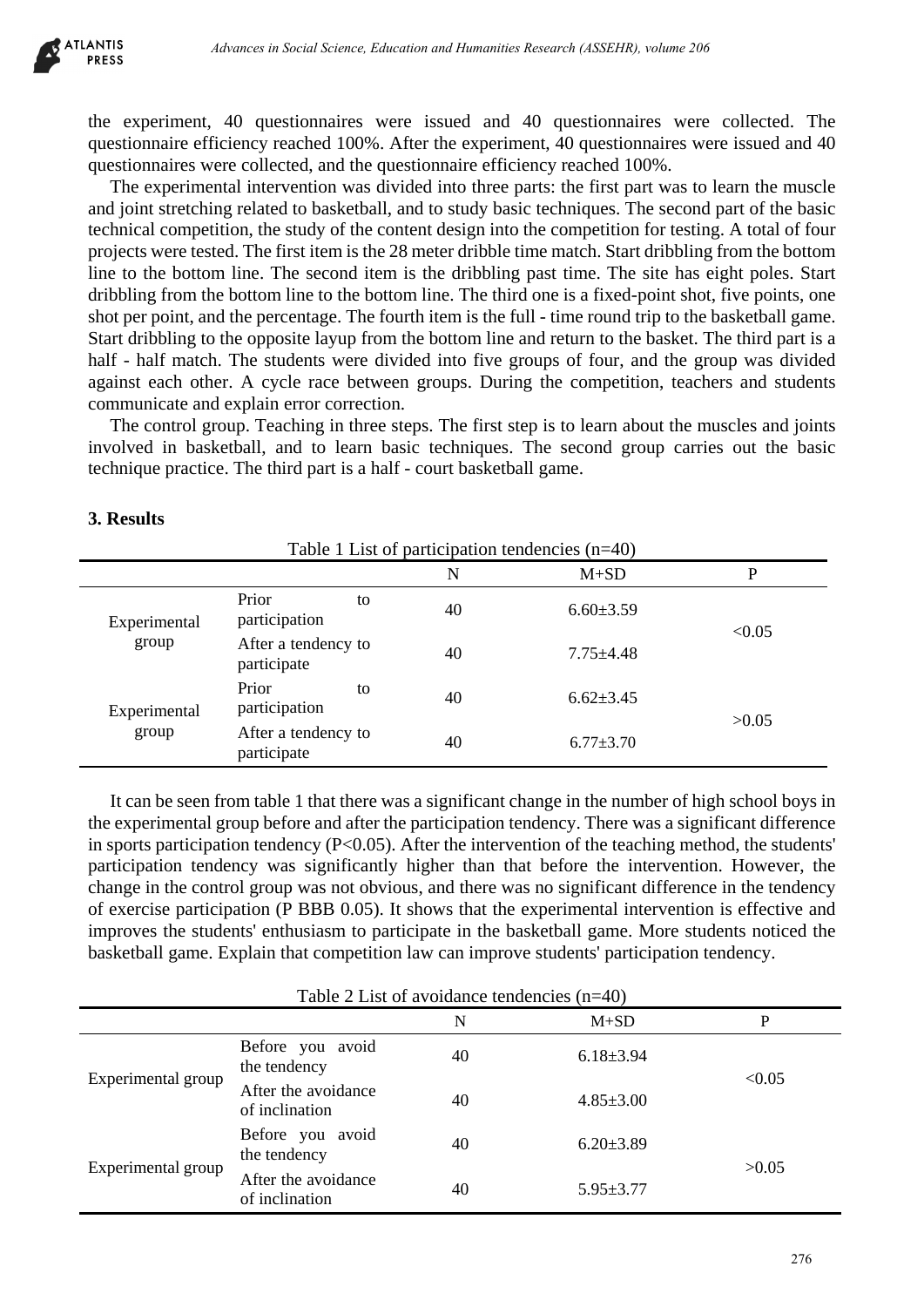It can be seen from table 2 that there was a significant change in the value of the boys' movement avoidance in the experimental group. There was a significant difference in movement avoidance tendency (P<0.05). After the students' intervention in the teaching method, the avoidance tendency was significantly lower than that before the intervention. The control group did not change significantly. There was no significant difference in sports participation tendency. It is shown that it is effective to interfere with students through competition law experiment teaching. After the intervention of the competition law students' avoidance tendency was significantly reduced. It shows that competition law can reduce students' tendency to avoid.

Through the results from the study we can find that the basketball sport motivation on tended to participate in and avoid all had significant difference, while the control group tended to participate in and avoid no significant sexual difference. Therefore, the competition law has a positive influence on the sports motivation of high school students. Verify the experimental hypothesis.

#### **4. Summary**

Based on the questionnaire, the data can be judged. The participation tendency of the experimental group had significant difference, while the participation tendency of the control group was not obvious. Through interviews with students after class, it was known that the main reasons for the low propensity of students before the experiment were: students' personal interests [2], basic technology not skilled, the opportunity to learn enough, afraid of his terrible afraid to participate [3], the limitation of space equipment [4].

By analyzing the data obtained after the experimental intervention, it can be found that the tendency of basketball avoidance tendency of the students in the experimental group decreased effectively. It is shown that the competition law can effectively improve students' basketball participation motivation and motivate students to learn. Through interviews with students, the students showed a good skill level in the competition, and practiced the skills of basketball. In this process, not only improve the students' own basketball skills, but also effectively improve students' self-confidence, thus achieving the promotion of participation [5]. On the other hand, judging by the game design and the actual game content. The game is not only a person's skill performance, but also needs the team's coordination to win the game. Through the team effect, the students with poor foundation and low confidence will be more active in learning and exercising in class and after class. When the athletic ability improves, can more actively participate in the basketball game [6]. Therefore, the tendency of participation is obviously improved, and the avoidance tendency has also changed significantly before and after the intervention [7]. *Advances in Social Xiense, Education Humanities Research (ASSEHR), where 266*<br>
From table 2 that there was a significant charges in the value of the boys' movements a volume<br>
corresponding trym, There was a significant di

After statistical analysis of the data before and after the experiment, it was found. In the experimental group, there was a significant difference between the participants' participation tendency and the avoidance tendency before and after the experiment. There was no significant change in the participation tendency and avoidance tendency of the control group. It shows that the game method is effective in improving the basketball motivation of high school students. The application of the competition method is conducive to satisfying the needs of the students to participate in the basketball game and to stimulate the motivation of sports. Connecting the content, methods and forms of basketball teaching with students' needs to stimulate students' interest in activities is conducive to the enhancement of students' motivation in sports learning [8].

### **References**

[1] Yuan Xiao. Research on the application of "competition teaching method" to the public P.E. course in college basketball.Chengdu Institute of Physical Education,2013,2.

[2] Bo Qin. Analysis on the present situation and influencing factors of high school students ' participation in basketball in Xuzhou City. Contemporary Sports science and technology,2015,24,(5): 212.